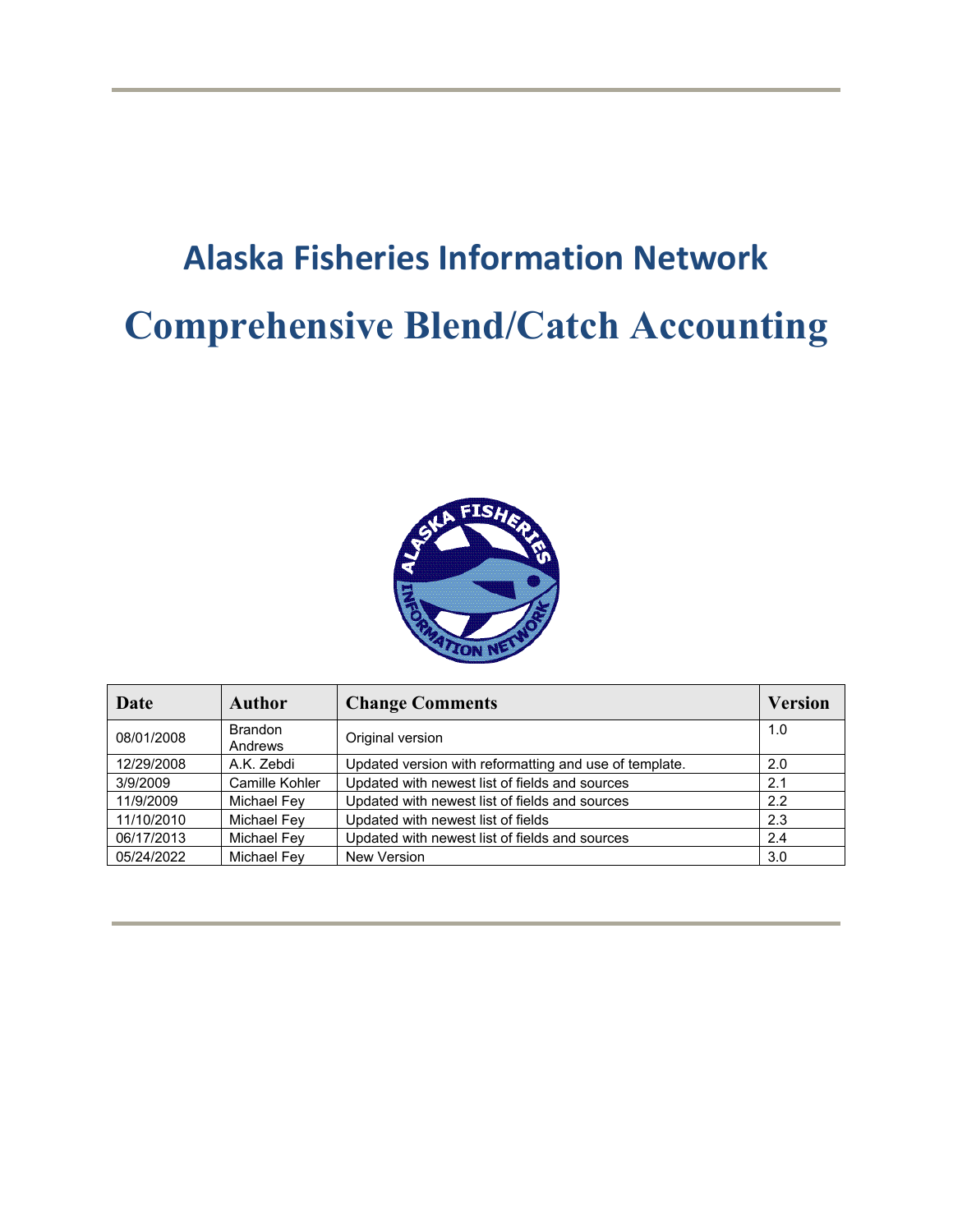# **Summary**

AKFIN has developed a series of comprehensive datasets that allow multiple users and analysts across multiple organizations to collaborate and enhance base data sources into a user friendly and vetted format. AKFIN enhances the base data sources by adding fields and joining secondary sources requested by stakeholders and analysts. AKFIN supports the Comprehensive Datasets and provides various access points. The following agencies have provided feedback and insight to help develop the comprehensives:

- The Alaska Department of Fish and Game  $(ADF&G)$ ,
- The National Marine Fisheries Service, Alaska Regional Office (AKR),
- The North Pacific Fishery Management Council (NPFMC),
- The Alaska Fisheries Science Center (AFSC),
- The Commercial Fisheries Entry Commission (CFEC), and
- The International Pacific Halibut Commission (IPHC).

This data is confidential and access is restricted to analysts with special permission. Please contact the AKFIN Project Manager at http://www.akfin.org/contact-us/ for further information about accessing the data.

## **Comprehensive Blend CA Overview**

The Comprehensive Blend CA is a combination of the landing sources from AKR starting in 1991. The groundfish species identified in the FMPs (Fishery Management Plans) are included in the primary Catch Accounting dataset in both retained amounts and discarded amounts. Catch Accounting uses a combination of industry reports and onboard observer information to provide an estimate of total catch and bycatch. Industry reported data consists of catch (landing reports) and processed product amounts (production reports). Landing reports are currently electronically recorded and submitted to NMFS via eLandings. The observer data are collected by the Alaska Fisheries Science Center (AFSC) using a stratified sampling design.

The weight posted would typically be the feild analysts would use to evaluate the Comprehensive Blend CA however the dataset is a primary dataset and is often the best source to determine season lengths, vessel participation and other secondary metrics.

Auxiliary sources are appended to the base data and used to enhance the Comprehensive Blend CA. The source of the Comprehensive Blend CA changes in 2003 from the blend data (v\_blend) to the current Catch Accounting (CA) source, v\_cas\_txn\_primary\_all. The data prior to 2003 is largely static and changes would not be expected. There are many caveats to the data from 1991-2002, for example management programs and statistical areas are not available prior to 2003. Vessel counts are also problematic in this earlier period, for these reasons and others analysts should use extra caution when querying data prior to 2003.

For the years 2003-present the source is consistent however AKR and AKFIN treat 2003-2012 differently from 2013-current data. At this time halibut landings are reported in the comprehensive after 2012.

## *Base Data Sources*

These are the critical sources of data that provide key measures of the comprehensive.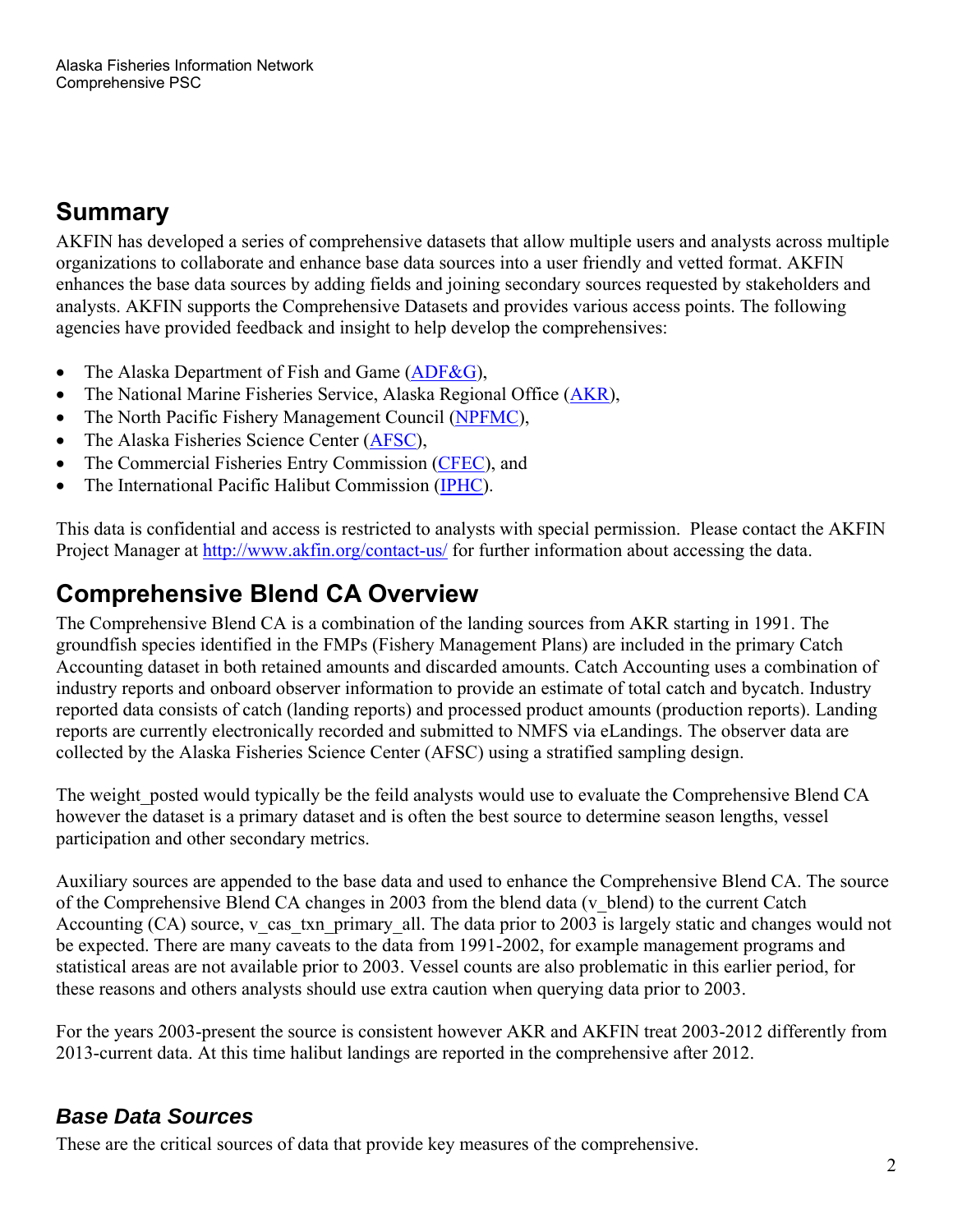- 1. Landings data prior to Catch Accounting-V\_BLEND 1991-2002; data provided to AKFIN in weekly feed from AKR however it is a static source.
- 2. Landing data with Catch Accounting-V\_CAS\_TXN\_PRIMARY\_ALL 2003-current; data provided to AKFIN in weekly feed from AKR. 2003-2012 typically does not change. 2013-current changes periodically. The most recent three-month window is subject to change as new data points affect the estimation process. Data within the most recent three-month window may not be suitable for publication.

## *Auxiliary Data Sources*

Additional data sources are incorporated into the comprehensive to enhance the end product. These are considered valuable fields by the historic user groups. Any further additions or recommendations are welcome. The below list is not intended to encompass all the translations as many value added fields are simple references (e.g. target\_fishery\_name, a80\_vessel\_flag). Below are some of the more important or complex sources appended.

- 1. Processor location information-AKFIN\_STATE\_PROC\_DATA\_V; The processor data is pulled from multiple ADFG sources into a procedure to determine the processor information associated with the processor permit id received from AKR. The procedure is updated annually in conjunction with eLandings and may lag significantly due to this linkage.
- 2. CFEC Vessel Characteristics-CFEC VESSEL V; vessel licensing data is provided to AKFIN quarterly from CFEC. CFEC provides the VES\_VIEW source which has been agreed as the best source for vessel information by multiple user groups.
- 3. AKR Vessel Characteristics-V\_Vessel; AKR vessel table, AKR.VESSEL, is typically similar to CFEC however differences on the FFP may cause some discrepancies. Analysts have historically requested both CFEC and AKR vessel characteristics however it may not be currently needed.
- 4. Ex-Vessel Prices; CFEC prices are sourced from the gross earnings file and appended to the Comprehensive. Preliminary prices are typically available in June to July of the following year. Prices are appended as a processor specific level when possible and would subject to confidentiality guidelines.
- 5. Wholesale Value-NMFS\_Wholesale\_Groundfish\_Prices; Aggregated values/prices from COAR Production are appended typically around June of the following year.

## *Data Fields*

The below table represents the field name, description, datatype and source available in the Comprehensive PSC. The description is provided by the agency source when available. Please feel free to contact AKFIN regarding any questions or issues.

| Field                     | Description                                                                                           | Datatype    | Source     |
|---------------------------|-------------------------------------------------------------------------------------------------------|-------------|------------|
| A80 PROCESSOR FLAG        | Flag indicating processing vessel is an Amendment 80 vessel                                           | CHAR(1      | <b>AKR</b> |
| A80 VESSEL FLAG           | Flag indicating harvesting vessel is an Amendment 80 vessel                                           | CHAR(1      | <b>AKR</b> |
| ADFG STAT AREA CODE       | 6-digit numeric code representing the ADFG statistical area that the fishing<br>activity occurred in. | VARCHAR2(25 | <b>AKR</b> |
| AFA COOP ID               | Unique identifier of the American Fisheries Act pollock cooperative.                                  | NUMBER.     | <b>AKR</b> |
| AFA MOTHERSHIP FLAG       | Flag indicating that the processing vessel is an AFA permitted mothership                             | VARCHAR2(1  | <b>AKR</b> |
| AFA PROCESSOR FLAG        | If the processing entity holds an AFA permit a Y is placed in this field                              | CHAR(1      | <b>AKR</b> |
| AFA PROCESSOR_PERMIT_TYPE | The type of AFA permit that the processor holds. CP, IS, MS etc.                                      | VARCHAR2(2  | <b>AKR</b> |
| AFA VESSEL FLAG           | If the catcher vessel has an AFA permit a Y is placed in this field.                                  | CHAR(1      | <b>AKR</b> |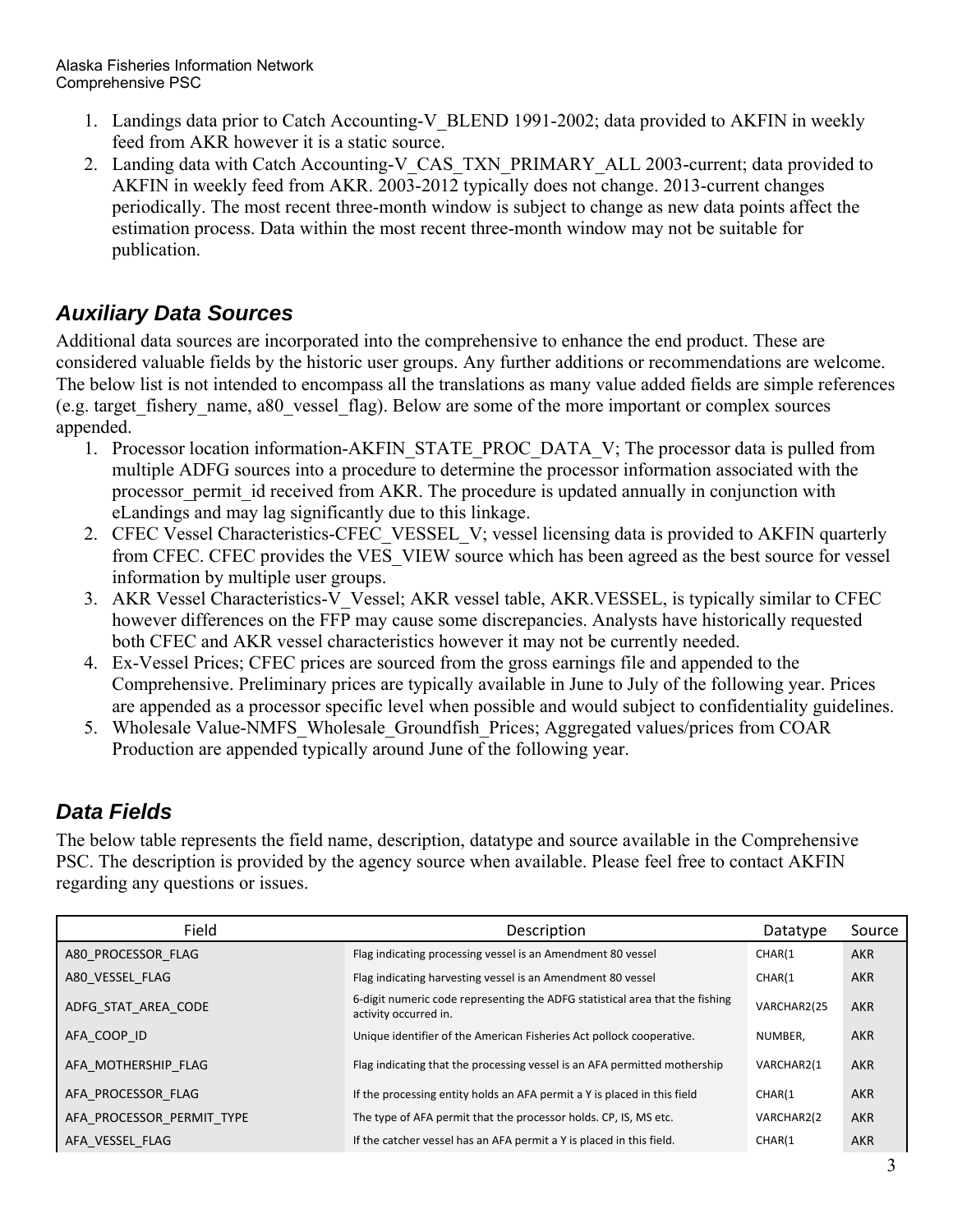| AFA_VESSEL_PERMIT_TYPE        | The type of AFA permit that the catcher vessel holds. CV, CP etc.                                                                                                                                                                                                                                                                                                                                                                                                                                                                                                                                                                                                                                                                                      | VARCHAR2(2   | AKR          |
|-------------------------------|--------------------------------------------------------------------------------------------------------------------------------------------------------------------------------------------------------------------------------------------------------------------------------------------------------------------------------------------------------------------------------------------------------------------------------------------------------------------------------------------------------------------------------------------------------------------------------------------------------------------------------------------------------------------------------------------------------------------------------------------------------|--------------|--------------|
| AGENCY_GEAR_CODE              | The NMFS AK region code for the gear used during the fishing activity, (e.g.<br>'NPT', 'PTR', 'HAL', 'POT', 'JIG').                                                                                                                                                                                                                                                                                                                                                                                                                                                                                                                                                                                                                                    | VARCHAR2(20  | <b>AKR</b>   |
| AGENCY SPECIES CODE           | The NMFS AK region code for the individual species. May be null for<br>estimates calculated for species groups that may contain multiple species.                                                                                                                                                                                                                                                                                                                                                                                                                                                                                                                                                                                                      | VARCHAR2(20  | <b>AKR</b>   |
| AKFIN LOAD DATE               | Date the data from the sources were last loaded into the AKFIN database                                                                                                                                                                                                                                                                                                                                                                                                                                                                                                                                                                                                                                                                                | DATE,        | <b>AKFIN</b> |
| AKFIN SPECIES CODE            | Species grouping developed by AKFIN; the groundfish groupings relevant to<br>the Comprehensive Blend CA are PCOD (Pacific cod), ROCK (rockfish), OTHR<br>(other), FLTF (flatfish), PLCK (pollock), AMCK (Atka mackerel), SABL<br>(sablefish)                                                                                                                                                                                                                                                                                                                                                                                                                                                                                                           | CHAR(4       | <b>AKFIN</b> |
| AKFIN VDATE                   | Date the comprehensive table was refreshed.                                                                                                                                                                                                                                                                                                                                                                                                                                                                                                                                                                                                                                                                                                            | DATE,        | <b>AKFIN</b> |
| AKFIN YEAR                    | Year                                                                                                                                                                                                                                                                                                                                                                                                                                                                                                                                                                                                                                                                                                                                                   | INTEGER,     | <b>AKFIN</b> |
| AKR_STATE_FEDERAL_WATERS_CODE | Character code indicating whether the fishing occurred in 'S'tate (inside 3<br>miles) or 'F'ederal (outside 3 miles) waters.                                                                                                                                                                                                                                                                                                                                                                                                                                                                                                                                                                                                                           | VARCHAR2(1   | <b>AKR</b>   |
| AKR_STATE_FISHERY_FLAG        | Y/N flag indicating whether the fishing activity occurred within a state<br>fishery, determined by area, (in state waters) gear, target species, and<br>whether or not an applicable season for a state fishery is open.                                                                                                                                                                                                                                                                                                                                                                                                                                                                                                                               | VARCHAR2(1   | <b>AKR</b>   |
| AVG_SST_CELSIUS               | Average Sea Surface Temperature in degrees Celsius                                                                                                                                                                                                                                                                                                                                                                                                                                                                                                                                                                                                                                                                                                     | NUMBER,      | <b>AFSC</b>  |
| BSAI_PROCESSING_SECTOR        | Code representing processing operations in the Bering Sea and Aleutian<br>Islands: $S =$ shoreside, $M =$ mothership, $CP =$ catcher processor.                                                                                                                                                                                                                                                                                                                                                                                                                                                                                                                                                                                                        | VARCHAR2(8   | <b>AKR</b>   |
| CATCH ACTIVITY DATE           | Generally, the calendar date of the fishing activity. Represents a date<br>standardized across report types in order to associate catch data from<br>different reporting sources with different reporting periods. For observer<br>hauls, the catch activity date is the haul date, (retrieval date). For landing<br>reports, the catch activity date is the reported date fishing began. For<br>production reports, the catch activity date is the weekend date of the day of<br>the report. Catch activity date for landing reports is overwritten with the<br>date fishing began from the associated set of haul records comprising the<br>trip for the landing report when this set of hauls can be unambigously<br>determined from the haul data. | DATE,        | <b>AKR</b>   |
| CATCH_REPORT_SOURCE_PK        | Numeric identifier of the catch report from which this species amount was<br>either reported or estimated.                                                                                                                                                                                                                                                                                                                                                                                                                                                                                                                                                                                                                                             | VARCHAR2(189 | AKR          |
| CATCH_REPORT_SPECIES_FACT_PK  | Numeric id of the catch report species record from which this species<br>amount was reported. Null if the amount was estimated.                                                                                                                                                                                                                                                                                                                                                                                                                                                                                                                                                                                                                        | VARCHAR2(40  | AKR          |
| CATCH_REPORT_TYPE_CODE        | Character code that identifies the type of catch report from which this<br>transaction originated: CDQ = CDQ Catch Report, ELLR = eLandings Landing<br>Report, ELPR = eLandings Production Report, OBS = Observer haul, SLOG =<br>Shoreside Logbook, SWPR = Shoreside Weekly Production Report, VWPR =<br>Vessel Weekly Production Report.                                                                                                                                                                                                                                                                                                                                                                                                             | VARCHAR2(6   | <b>AKR</b>   |
| CATCHER_VESSEL_ID             | The numeric identifier for the state of the vessel conducting the fishing<br>activity in the warehouse (AKFISH_REPORT.VESSEL dimension                                                                                                                                                                                                                                                                                                                                                                                                                                                                                                                                                                                                                 | NUMBER,      | <b>AKR</b>   |
| CDQ_FLAG                      | Y or N indicating whether the vessel/account is participating in the CDQ<br>Program.                                                                                                                                                                                                                                                                                                                                                                                                                                                                                                                                                                                                                                                                   | CHAR(1       | <b>AKFIN</b> |
| CDQ_GROUP_ID                  | Community Development Quota group number (51-56).                                                                                                                                                                                                                                                                                                                                                                                                                                                                                                                                                                                                                                                                                                      | NUMBER,      | AKR          |
| CDQ_GROUP_NAME                | CDQ Group name from the AKR CDQ Group Table                                                                                                                                                                                                                                                                                                                                                                                                                                                                                                                                                                                                                                                                                                            | VARCHAR2(60  | AKR          |
| DEPLOYMENT_TRIP_END_DATE      | The day the deployment trip ended. This date is computed by associating<br>multiple data sources (i.e. hauls and landings, or hauls and production<br>reports) to determine the dates of the entire trip                                                                                                                                                                                                                                                                                                                                                                                                                                                                                                                                               | DATE,        | <b>AKR</b>   |
| DEPLOYMENT_TRIP_PK            | Numeric value used to group transactions from the same deployment trip.                                                                                                                                                                                                                                                                                                                                                                                                                                                                                                                                                                                                                                                                                | NUMBER,      | AKR          |
| DEPLOYMENT_TRIP_START_DATE    | The day the deployment trip began. This date is computed by associating<br>multiple data sources (i.e. hauls and landings, or hauls and production<br>reports) to determine the dates of the entire trip                                                                                                                                                                                                                                                                                                                                                                                                                                                                                                                                               | DATE,        | AKR          |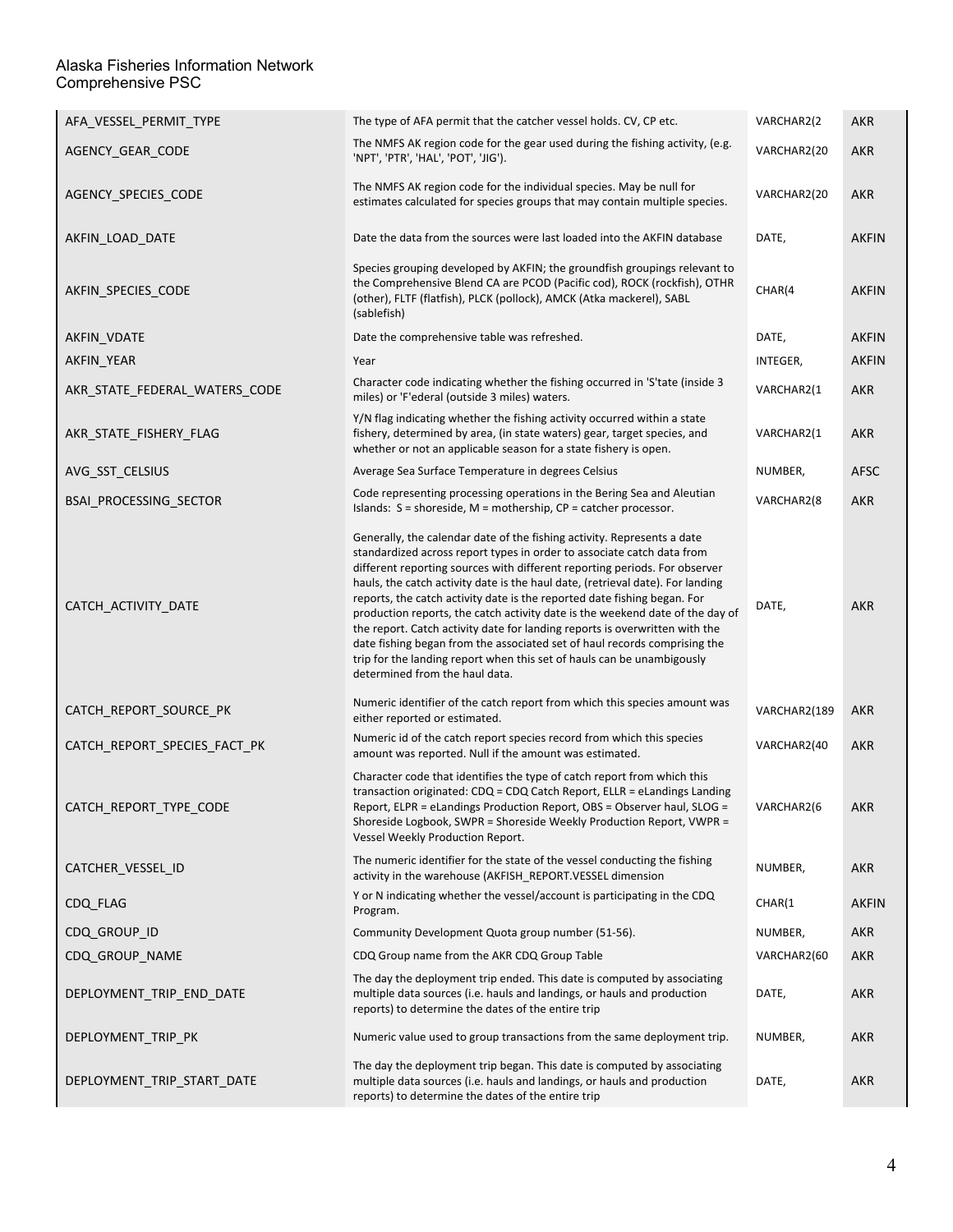| EL_REPORT_ID            | If this transaction is derived from eLandings data, the value in this column<br>represents the unique identifier of the landing report (if catch report type is<br>ELLR) or the production report (if ELPR). If the transaction is not derived<br>from eLandings data, the column will have a null value.                                                                                                                                                                                | NUMBER,      | <b>AKR</b>   |
|-------------------------|------------------------------------------------------------------------------------------------------------------------------------------------------------------------------------------------------------------------------------------------------------------------------------------------------------------------------------------------------------------------------------------------------------------------------------------------------------------------------------------|--------------|--------------|
| EXVES PRICE LB          | Ex-Vessel price in nominal dollars per pound appended from CFEC gross<br>earnings file via an algorithm AKFIN developed under the Gross Earnings<br>workgroup                                                                                                                                                                                                                                                                                                                            | NUMBER,      | <b>AKFIN</b> |
| <b>EXVES VALUE</b>      | Nominal ex-vessel value of the record in Catch-Accounting, multiplies<br>retained landings by the weight posted                                                                                                                                                                                                                                                                                                                                                                          | NUMBER,      | <b>AKFIN</b> |
| FMP AREA                | FMP Areas (BSAI, GULF, INSD) calculated from NMFS AREA                                                                                                                                                                                                                                                                                                                                                                                                                                   | VARCHAR2(4   | <b>AKFIN</b> |
| FMP GEAR                | FMP gear code (TRW, HAL, POT, JIG, OTH) based on translating<br>agency_gear_code PTR and NPT to TRW                                                                                                                                                                                                                                                                                                                                                                                      | VARCHAR2(20  | <b>AKFIN</b> |
| FMP GROUNDFISH FLAG     | Flag groundfish species that are in the fishery management plan                                                                                                                                                                                                                                                                                                                                                                                                                          | CHAR(1       | <b>AKFIN</b> |
| FMP SUBAREA             | FMP Sub-areas (AI,BS,WG,CG,WY,SE,SEI,PWDI) calculated from NMFS_AREA                                                                                                                                                                                                                                                                                                                                                                                                                     | VARCHAR2(6   | <b>AKFIN</b> |
| GF_HARVEST_SECTOR       | This field only applies to groundfish and marks if the catcher vessel was<br>acting as a federal catcher processor or a catcher vessel                                                                                                                                                                                                                                                                                                                                                   | VARCHAR2(3   | <b>AKFIN</b> |
| GF_PRICING_FLAG         | Flags groundfish species that are priced through the pricing algorithm                                                                                                                                                                                                                                                                                                                                                                                                                   | CHAR(1       | <b>AKFIN</b> |
| GF_PROCESSING_SECTOR    | This field only applies to groundfish and marks if the processor is a federal<br>shoreside plant, a federal catcher processor, or a federal mothership for this<br>fish ticket.                                                                                                                                                                                                                                                                                                          | VARCHAR2(8   | <b>AKFIN</b> |
| GOA_PROCESSING_SECTOR   | Code representing processing operations in the Gulf of Alaska: I = inshore,<br>$O =$ offshore.                                                                                                                                                                                                                                                                                                                                                                                           | VARCHAR2(3   | AKR          |
| HARVEST_SECTOR          | The harvest sector of the fishing activity. $CV' =$ Catcher Vessel, $'CP' =$<br>Catcher/Processor.                                                                                                                                                                                                                                                                                                                                                                                       | VARCHAR2(3   | <b>AKR</b>   |
| ITO_ADFG                | Processor's ADFG according to ITO/ENCOAR                                                                                                                                                                                                                                                                                                                                                                                                                                                 | VARCHAR2(5   | <b>ADFG</b>  |
| ITO_CITY                | Processor city                                                                                                                                                                                                                                                                                                                                                                                                                                                                           | VARCHAR2(50  | ADFG         |
| ITO_CODE                | ITO processor code as translated from the AKFIN_PROC_CODE_XREF_V data<br>source                                                                                                                                                                                                                                                                                                                                                                                                          | VARCHAR2(6   | <b>ADFG</b>  |
| ITO COMPANY             | Company name                                                                                                                                                                                                                                                                                                                                                                                                                                                                             | VARCHAR2(50  | ADFG         |
| ITO_PLANT               | Processor plant or processing type                                                                                                                                                                                                                                                                                                                                                                                                                                                       | VARCHAR2(3   | ADFG         |
| ITO_STATE               | Processor state                                                                                                                                                                                                                                                                                                                                                                                                                                                                          | VARCHAR2(2   | <b>ADFG</b>  |
| ITO_TYPE                | Processor type code                                                                                                                                                                                                                                                                                                                                                                                                                                                                      | VARCHAR2(4   | ADFG         |
| ITO_VNAME               | Processor's vessel name according to ITO/ENCOAR                                                                                                                                                                                                                                                                                                                                                                                                                                          | VARCHAR2(50  | ADFG         |
| ITO_YEAR                | Most recent year of ITO registration for ITO CODE                                                                                                                                                                                                                                                                                                                                                                                                                                        | VARCHAR2(4   | ADFG         |
| ITO_ZIP                 | Processor zip                                                                                                                                                                                                                                                                                                                                                                                                                                                                            | VARCHAR2(6   | ADFG         |
| MANAGEMENT PROGRAM CODE | The code representing the management program governing the fishing<br>activity. e.g. 'OA', 'CDQ', 'RP', 'A80', 'IFQ', etc. For landing and production<br>reports, the management program is reported by the processor submitting<br>the report. For observer data, the management program is determined by<br>the catch accounting system based on attributes of the vessel and fishing<br>activity being reported (management program membership?, checked-in?,<br>$IFQ flag?, etc.)$ . | VARCHAR2(4   | AKR          |
| MONITORING_STATUS       | Indicates the monitoring status of the deployment trip (e.g.,<br>NO MONITORING, AT SEA, AT SEA WITH SALMON CENSUS,<br>FIXED_GEAR_EM, TRAWL_EM, TRAWL_EM_WITH_SHORESIDE).                                                                                                                                                                                                                                                                                                                 | VARCHAR2(50  | <b>AKR</b>   |
| PRICE_SPEC_GRP          | Species grouping developed by AFSC; only includes groundfish PCOD (Pacific<br>cod), ROCK (rockfish), OTHR (other), FLAT (flatfish), PLCK (pollock), AMCK<br>(Atka mackerel), SABL (sablefish)                                                                                                                                                                                                                                                                                            | VARCHAR2(4   | <b>AKFIN</b> |
| PRICE_TON               | Nominal wholesale price of a ton of groundfish, aggregated estimates                                                                                                                                                                                                                                                                                                                                                                                                                     | NUMBER,      | <b>AKFIN</b> |
| PRIMARY ACCOUNT         | The numeric identifier of an account that the species amount posted to.                                                                                                                                                                                                                                                                                                                                                                                                                  | NUMBER,      | <b>AKR</b>   |
| PRIMARY ACCT NAME       | Descriptive name of the account catch posted to                                                                                                                                                                                                                                                                                                                                                                                                                                          | VARCHAR2(100 | AKR          |
| PRIMARY_ACCT_SEASON     | A descriptive name of the season the catch posted to, if any                                                                                                                                                                                                                                                                                                                                                                                                                             | VARCHAR2(100 | <b>AKR</b>   |
| PROC_VES_ADFG           | Populated from CFEC through AKR if a vessel acted as the processor                                                                                                                                                                                                                                                                                                                                                                                                                       | VARCHAR2(5   | AKR          |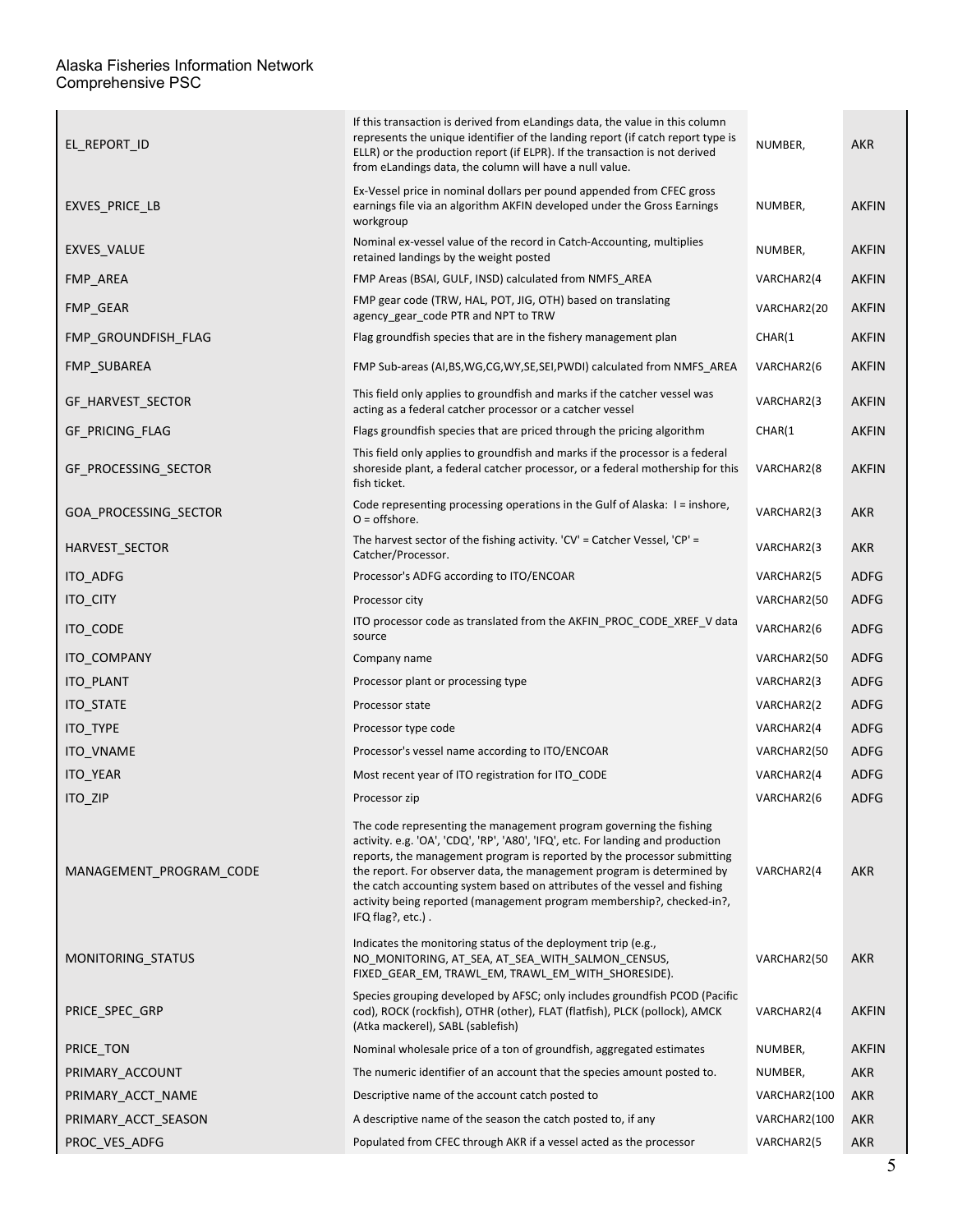| PROC_VES_GROSS_TONNAGE              | Populated from CFEC through AKR if a vessel acted as the processor                                                                                                                                                                                                                                                                                                                                                                                                                                                                                                                                                          | NUMBER(6),   | <b>AKR</b>   |
|-------------------------------------|-----------------------------------------------------------------------------------------------------------------------------------------------------------------------------------------------------------------------------------------------------------------------------------------------------------------------------------------------------------------------------------------------------------------------------------------------------------------------------------------------------------------------------------------------------------------------------------------------------------------------------|--------------|--------------|
| PROC_VES_HOMEPORT_CITY              | Populated from CFEC through AKR if a vessel acted as the processor                                                                                                                                                                                                                                                                                                                                                                                                                                                                                                                                                          | VARCHAR2(40  | <b>AKR</b>   |
| PROC_VES_HOMEPORT_STATE             | Populated from CFEC through AKR if a vessel acted as the processor                                                                                                                                                                                                                                                                                                                                                                                                                                                                                                                                                          | VARCHAR2(5   | <b>AKR</b>   |
| PROC_VES_LENGTH                     | Populated from CFEC through AKR if a vessel acted as the processor                                                                                                                                                                                                                                                                                                                                                                                                                                                                                                                                                          | NUMBER(3),   | <b>AKR</b>   |
| PROC_VES_NAME                       | Populated from CFEC through AKR if a vessel acted as the processor                                                                                                                                                                                                                                                                                                                                                                                                                                                                                                                                                          | VARCHAR2(60  | <b>AKR</b>   |
| PROC_VES_NET_TONNAGE                | Populated from CFEC through AKR if a vessel acted as the processor                                                                                                                                                                                                                                                                                                                                                                                                                                                                                                                                                          | NUMBER(6),   | <b>AKR</b>   |
| PROC_VES_SHAFT_HORSEPOWER           | Populated from CFEC through AKR if a vessel acted as the processor                                                                                                                                                                                                                                                                                                                                                                                                                                                                                                                                                          | NUMBER(6),   | <b>AKR</b>   |
| PROCESSOR_PERMIT_ID                 | Processor identification provided by AKR, corresponds to a FPP                                                                                                                                                                                                                                                                                                                                                                                                                                                                                                                                                              | VARCHAR2(6   | <b>AKR</b>   |
| PSCNQ_PROCESSING_SECTOR             | Code representing the processing sector for the fishing activity. $CP' =$<br>Catcher/Processor, 'M' = Mothership, 'S' = Shoreside.                                                                                                                                                                                                                                                                                                                                                                                                                                                                                          | VARCHAR2(3   | AKR          |
| REPORTING_AREA_CODE                 | The code for the federal reporting area (e.g. '541') in which the fishing<br>activity occurred.                                                                                                                                                                                                                                                                                                                                                                                                                                                                                                                             | VARCHAR2(25  | AKR          |
| RETAINED_OR_DISCARDED               | $R = Retained, D = Discarded.$                                                                                                                                                                                                                                                                                                                                                                                                                                                                                                                                                                                              | VARCHAR2(1   | <b>AKR</b>   |
| SAMPLING_STRATA                     | Code representing the observer selection method applicable to the fishing<br>activity. Beginning with the observer restructuring program in 2013, vessels<br>that have partial observer coverage will be required to carry an Observer on<br>a trip-by-trip basis according to a random selection method if the vessel is ><br>57.5 feet ('T'rip selection method). Catcher vessels fishing hook and line or<br>pot that are under 57.5 feet were randomly selected to carry observer<br>based on a vessel-by-vessel approach ('V'essel selection method) in 2013<br>and 2014 and then on a trip-by-trip basis 2015 onward. | VARCHAR2(25  | <b>AKR</b>   |
| SAMPLING_STRATA_DEPLOYMENT_CATEGORY | The deployment category the vessel was operating within for this fishing<br>event; e.g. Full Coverage, Partial Coverage, or Old Program (prior to 2013<br>restructure).                                                                                                                                                                                                                                                                                                                                                                                                                                                     | VARCHAR2(255 | AKR          |
| SAMPLING STRATA NAME                | Descriptive name for the grouping criteria (sampling strata) used to<br>determine the selection rates for vessels                                                                                                                                                                                                                                                                                                                                                                                                                                                                                                           | VARCHAR2(255 | AKR          |
| SAMPLING_STRATA_SELECTION_RATE      | A whole number representing the selection rate percentage for the<br>sampling strata.                                                                                                                                                                                                                                                                                                                                                                                                                                                                                                                                       | NUMBER,      | AKR          |
| SPECIAL_AREA_CODE                   | Character code for a special area that the fishing activity occurred in, e.g.<br>'COBLZ', 'CVOA', etc.                                                                                                                                                                                                                                                                                                                                                                                                                                                                                                                      | VARCHAR2(25  | AKR          |
| SPECIAL_AREA_NAME                   | The name of the special area in the NMFS AKR database<br>(MANAGEMENT_AREA table)                                                                                                                                                                                                                                                                                                                                                                                                                                                                                                                                            | VARCHAR2(60  | AKR          |
| SPECIES_GROUP_CODE                  | The character code for the species group (e.g. 'HLBT').                                                                                                                                                                                                                                                                                                                                                                                                                                                                                                                                                                     | VARCHAR2(5   | <b>AKR</b>   |
| SPECIES_GROUP_NAME                  | The name for the species group (e.g. 'Other Rockfish').                                                                                                                                                                                                                                                                                                                                                                                                                                                                                                                                                                     | VARCHAR2(64  | <b>AKR</b>   |
| SPECIES NAME                        | The NMFS AK region name for the individual species. May be null for<br>estimates calculated for species groups that may contain multiple species.                                                                                                                                                                                                                                                                                                                                                                                                                                                                           | VARCHAR2(60  | <b>AKR</b>   |
| STDDEV_SST_CELSIUS                  | Standard deviation of sea surface temperature in degrees Celsius                                                                                                                                                                                                                                                                                                                                                                                                                                                                                                                                                            | NUMBER,      | <b>AFSC</b>  |
| TRIP_TARGET_CODE                    | The one-character code representing the target fishery (TARGET_FISHERY<br>table) based on the predominant species in the retained catch in the catch<br>report or reports making up the trip for the fishing activity. Reports are<br>grouped into trips based on TRIP_TARGET_DATE which is defined according<br>to report type.                                                                                                                                                                                                                                                                                            | VARCHAR2(1   | <b>AKR</b>   |
| TRIP TARGET DATE                    | A standardized date used to aggregate catch data across multiple reports to<br>calculate the trip target species. For landing reports and observer hauls<br>from CVs, the trip target date is the reported fishing start date. For observer<br>hauls from CPs and Motherships, the trip target date is the weekend date<br>(Saturday) of the haul date. For production reports, it is the weekend date<br>of the report date.                                                                                                                                                                                               | DATE,        | <b>AKR</b>   |
| TRIP TARGET NAME                    | Name of the target fishery, legacy translation maintained by AKFIN                                                                                                                                                                                                                                                                                                                                                                                                                                                                                                                                                          | VARCHAR2(60  | <b>AKFIN</b> |
| TRWEMTRIP FLAG                      | Flags trips from dLandings in which Trawl EM was utilized                                                                                                                                                                                                                                                                                                                                                                                                                                                                                                                                                                   | CHAR(1       | <b>AKFIN</b> |
| VES AKR ADFG                        | Vessel ADF&G number from AKR vessel source                                                                                                                                                                                                                                                                                                                                                                                                                                                                                                                                                                                  | VARCHAR2(5   | AKR          |
| VES_AKR_CG_NUM                      | Vessel Coast Guard Number from the AKR vessel source                                                                                                                                                                                                                                                                                                                                                                                                                                                                                                                                                                        | VARCHAR2(10  | <b>AKR</b>   |